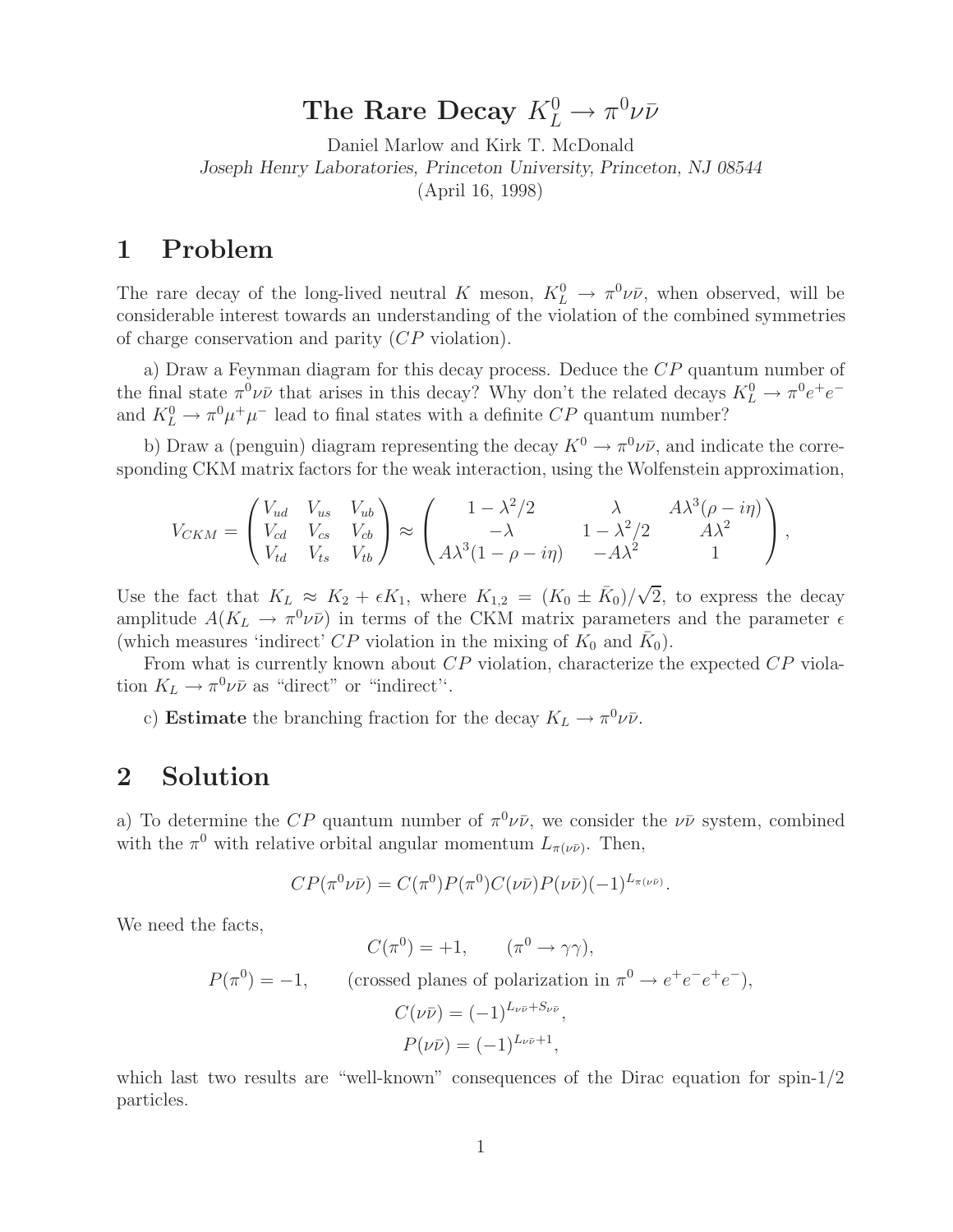First, what is  $S_{\nu \bar{\nu}}$ ? In the rest frame of the  $\nu \bar{\nu}$  pair, the neutrino momenta are back to back, but their spins are aligned! Hence,  $S_{z,\nu\bar{\nu}} = 1 = S_{\nu\bar{\nu}}$ .

We don't need to figure out  $L_{\nu\bar{\nu}}$ , since this cancels out of  $CP$ .

But we do need to know  $J_{\nu\bar{\nu}}$  to figure out  $L_{\pi(\nu\bar{\nu})}$ . In the penguin diagram (part b)), we see that the  $\nu\bar{\nu}$  pair comes from a virtual  $Z^0$  boson, so we could have  $J_{\nu\bar{\nu}} = 0$  or 1. But for the 2-body state,  $\nu\bar{\nu}$ , we have  $L_z = 0$  for z along the particle's motion, so  $J_z = 1$  and so we must have  $J_{\nu\bar{\nu}}=1$ .

Then from the facts that  $J_K = 0$ ,  $J_\pi = 0$  and  $J_{\nu \bar{\nu}} = 1$ , we deduce that  $L_{\pi(\nu \bar{\nu})} = 1$ . Altogether,

$$
CP(\pi^0\nu\bar{\nu}) = (+1)(-1)(-1)^{L_{\nu\bar{\nu}}}(-1)(-1)^{L_{\nu\bar{\nu}}}(-1)(-1) = +1.
$$

In the case of charged leptons in the final states, we cannot conclude that  $S_{l^+l^-} = 1$  only, since massive leptons can have both helicities. Hence the  $CP$  quantum number is a mixture of  $+1$  and  $-1$ .

b) From the penguin diagram,

we deduce that,

$$
A(K^{0} \to \pi^{0} \nu \bar{\nu}) \propto V_{ts}^{*} V_{td} \propto (-A\lambda^{2})(A\lambda^{3})(1 - \rho - i\eta),
$$

and therefore,

$$
A(\bar{K}^0 \to \pi^0 \nu \bar{\nu}) \propto V_{ts} V_{td}^* \propto (-A\lambda^2)(A\lambda^3)(1-\rho+i\eta).
$$

In the diagram, the top quark could also have been a  $u$  or  $c$  quark. But, the unitarity of the CKM matrix implies that the first and second columns are orthogonal, *i.e.*,  $V_{us}^*V_{ud}$  +  $V_{cs}^*V_{cd} + V_{ts}^*V_{td} = 0$ . Since the masses of the u and c quarks are "nearly" equal, the sum of the terms in the diagram involving  $u$  and  $c$  quarks nearly cancel, leaving terms of order  $V_{ts}^*V_{td}.$ 

If so,

$$
A(K_1 \to \pi^0 \nu \bar{\nu}) \propto -A^2 \lambda^5 (1 - \rho),
$$

while,

$$
A(K_2 \to \pi^0 \nu \bar{\nu}) \propto i A^2 \lambda^5 \eta.
$$

Then, since  $K_L \approx K_2 + \epsilon K_1$ ,

$$
A(K_L \to \pi^0 \nu \bar{\nu}) \propto A^2 \lambda^5 (i\eta - \epsilon (1 - \rho)).
$$

Present knowledge:  $\epsilon \approx 10^{-3}$ , while  $|\eta| \approx |1 - \rho|$ . Hence,  $A(K_L \to \pi^0 \nu \bar{\nu})$  is dominated by  $A(K_2 \to \pi^0 \nu \bar{\nu})$ , which is called 'direct' CP violation.